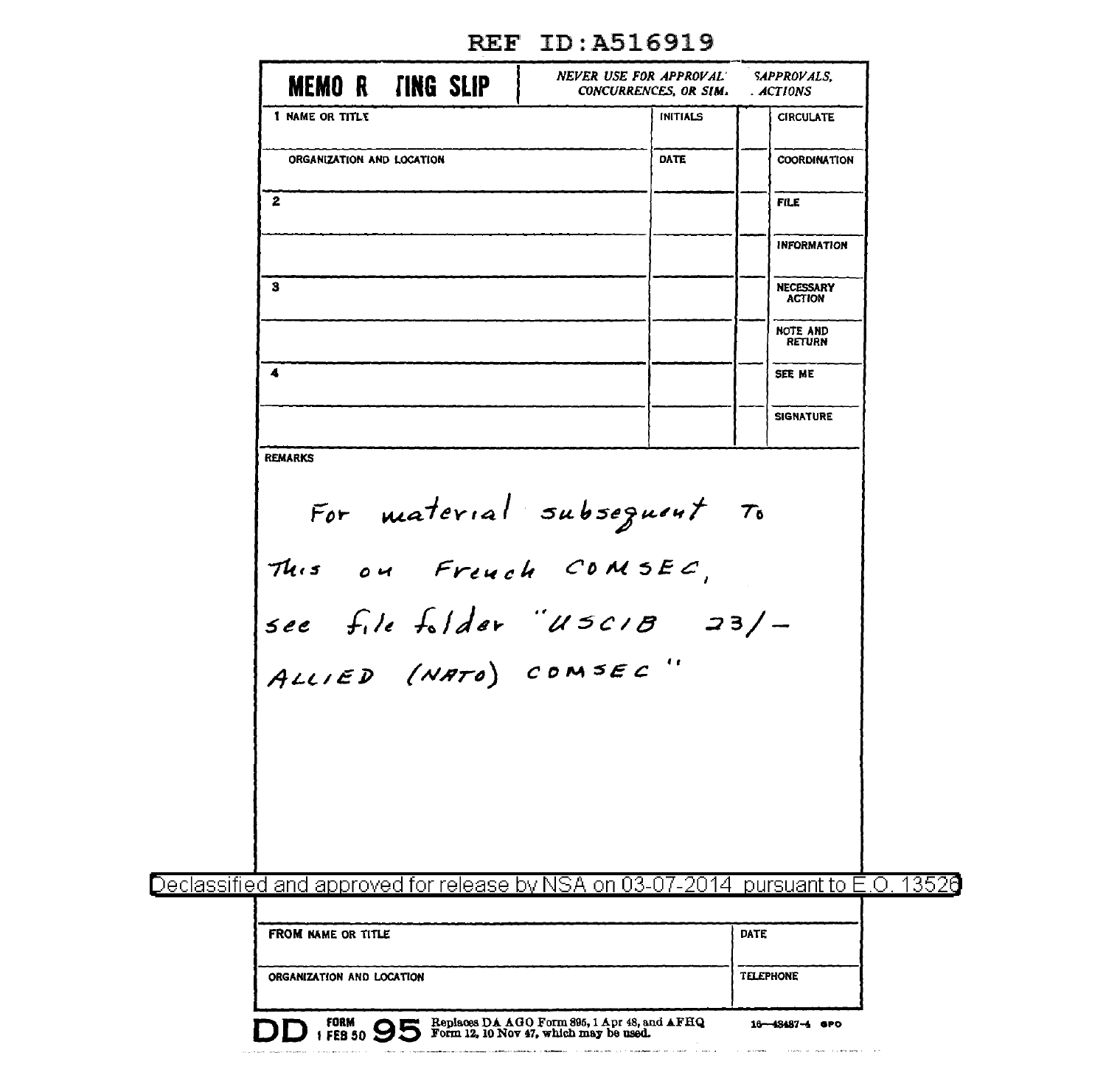|                                            |                         |                |                                     | <b>HISTORY</b>                                                                                                        |              | 1 5 MAY 1953                                                                                                                                                                                             |
|--------------------------------------------|-------------------------|----------------|-------------------------------------|-----------------------------------------------------------------------------------------------------------------------|--------------|----------------------------------------------------------------------------------------------------------------------------------------------------------------------------------------------------------|
| <b>EO 3.3(h)(2)</b><br>L 86-36/50 USC 3605 |                         |                |                                     |                                                                                                                       | EO 3.3(h)(2) | PL 86-36/50 USC 3605                                                                                                                                                                                     |
|                                            | $\mathbf{1}_{\circ}$ a. |                |                                     |                                                                                                                       |              | Early Consideration: In 1948 USCIB discussed the problem of                                                                                                                                              |
|                                            |                         |                |                                     |                                                                                                                       |              | as the most important aspect of the "Security<br>of Western European Union Consideration." USCIB could not agree on measures<br>to be taken and submitted to the National Security Council (NSC) a split |
|                                            | report:                 |                |                                     | the majority (ID, ASA, CNC, and CIA) feeling that                                                                     |              |                                                                                                                                                                                                          |
|                                            | curity.                 |                |                                     |                                                                                                                       |              | communication inse-<br>NSC voted to take no action but to keep the problem under surveil-                                                                                                                |
|                                            | lance.                  |                |                                     |                                                                                                                       |              |                                                                                                                                                                                                          |
|                                            | to the                  |                |                                     | It may be noted at that time that                                                                                     |              | wanted to reveal<br>systems and                                                                                                                                                                          |
|                                            |                         | not accept the |                                     | proposal.                                                                                                             |              | so expressed himself to Marshall, but Marshall replied that NSC could                                                                                                                                    |
|                                            |                         |                |                                     |                                                                                                                       |              |                                                                                                                                                                                                          |
|                                            |                         |                |                                     |                                                                                                                       |              |                                                                                                                                                                                                          |
|                                            | 2.8.                    |                |                                     | by CIA and the Department of State to merit reconsideration.                                                          |              | Reconsideration of Problem 1950: The problem was raised again<br>in USCIB in September 1950 when the seriousness of the situation was felt                                                               |
|                                            |                         | Ъ.             |                                     |                                                                                                                       |              |                                                                                                                                                                                                          |
|                                            |                         |                |                                     | SECCOM to which the problem had been referred submitted it's                                                          |              | report to USCIB in November 1950 recommending that steps be taken to improve                                                                                                                             |
|                                            |                         |                |                                     |                                                                                                                       |              |                                                                                                                                                                                                          |
|                                            |                         |                |                                     |                                                                                                                       |              |                                                                                                                                                                                                          |
|                                            |                         |                |                                     |                                                                                                                       |              | On 12 December 1950 a letter was received from LSIB giving the                                                                                                                                           |
|                                            |                         |                | British views on the subject of the |                                                                                                                       |              | cations. The letter stated that the British were of the opinion that a                                                                                                                                   |
|                                            |                         |                |                                     |                                                                                                                       |              |                                                                                                                                                                                                          |
|                                            |                         |                |                                     |                                                                                                                       |              |                                                                                                                                                                                                          |
|                                            |                         | d.             |                                     | In late January 1951 Admiral Stone appointed an AFSA Ad Home<br>ruary its report, the main conclusions of which were: |              | Committee under the chairmanship of Mr. William F. Friedman to work out a<br>draft of the US position on the matter. This committee submitted on $\gamma$ Feb.                                           |
|                                            |                         |                |                                     |                                                                                                                       |              |                                                                                                                                                                                                          |
|                                            |                         |                |                                     |                                                                                                                       |              |                                                                                                                                                                                                          |

 $\ddot{\phantom{0}}$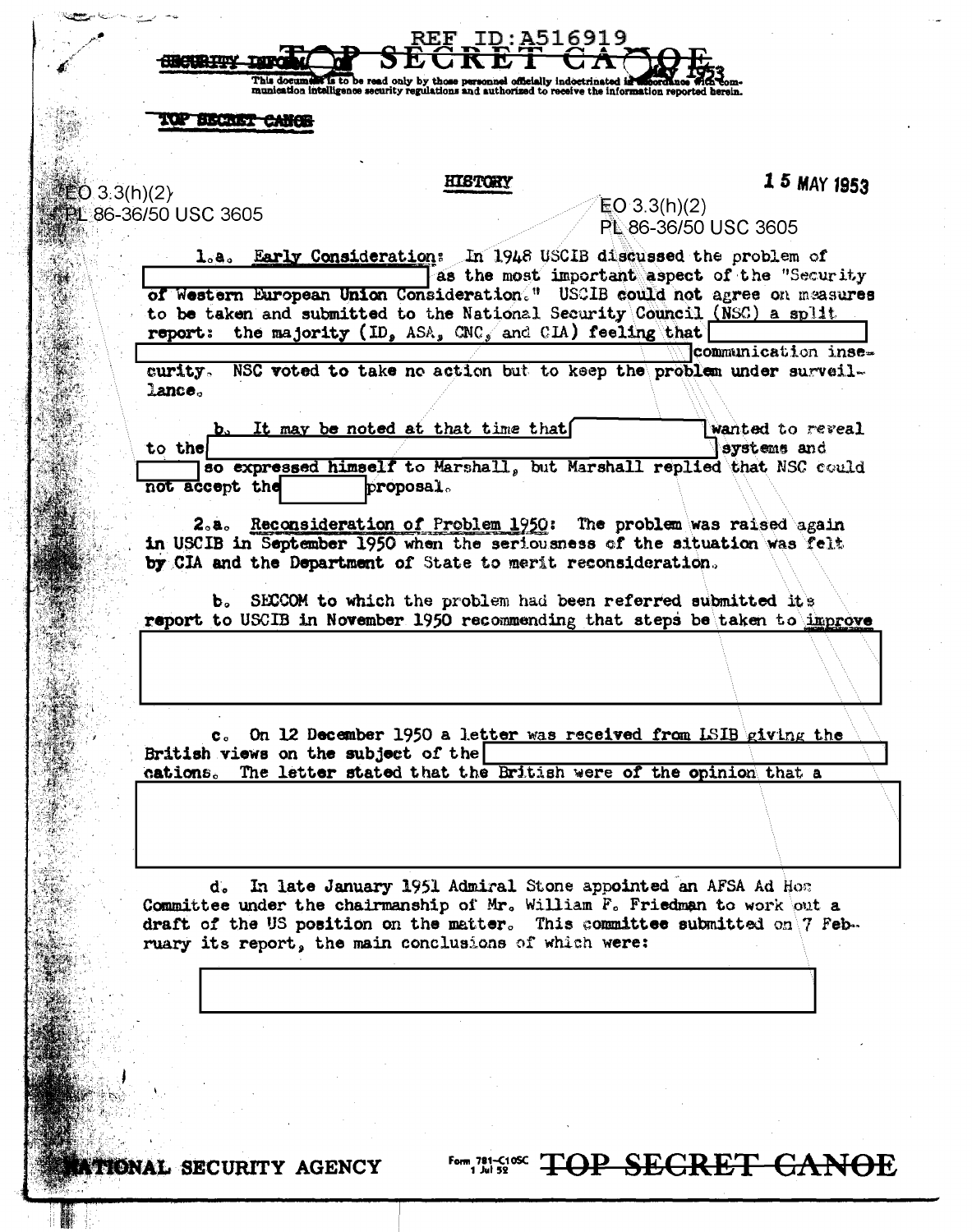## sad only by those personnel officially indoctrinated in accordance with com-<br>curity regulations and authorized to receive the information reported herein.

This situation can be corrected only by a complete overhaul and replacement of the present insecure cryptographic systems by secure systems.

**REF ID:A516919** 

SECRE<del>T CA</del>

EO 3.3(h)(2).

PL 86-36/50 USC 3605

The importance of  $\lceil$ to Russia is d. such that it is in the interest of the United States not only to accept a similar denial for itself, but to provide, at least in part, the cryptographic devices essential to security.

e. Negotiations with the should be conducted in such a manner that

f. Negotiations with the should, if practicable, be conducted entirely by the in order to avoid disclosure of BRUSA

g. Negotiations should not be/instituted prior to the formation of a secure group within the  $\Box$  Government."

e. On 13 March 1951 a letter was sent to LSIB proposing the agenda for the forthcoming conference within the framework of overall  $\Box$  $\Box$  security. The points of the agenda were:

"1. The nature and scope of the insecurity of communications, including/both communications.

2. The nature and scope of present internal insecurity.

- 3. The most effective technical assistance which can be given to the  $\Box$
- The development of a specific plan for improvement of  $4^{\circ}$ communications insecurity.
- 5. The basis for a successful approach to the Government."

**Form 781 savex TOP SECRET CANOE** 

The letter also stated the composition of the US delegation.

 $\mathbf{f}$ . proposals for the Conference were received 13 April 1951. These ware accompanied by data which were concerned with both diplomatic and and which were more comprehensive and non-diplomatic detailed than had been drawn up by the US.

TIONAL SECURITY AGENCY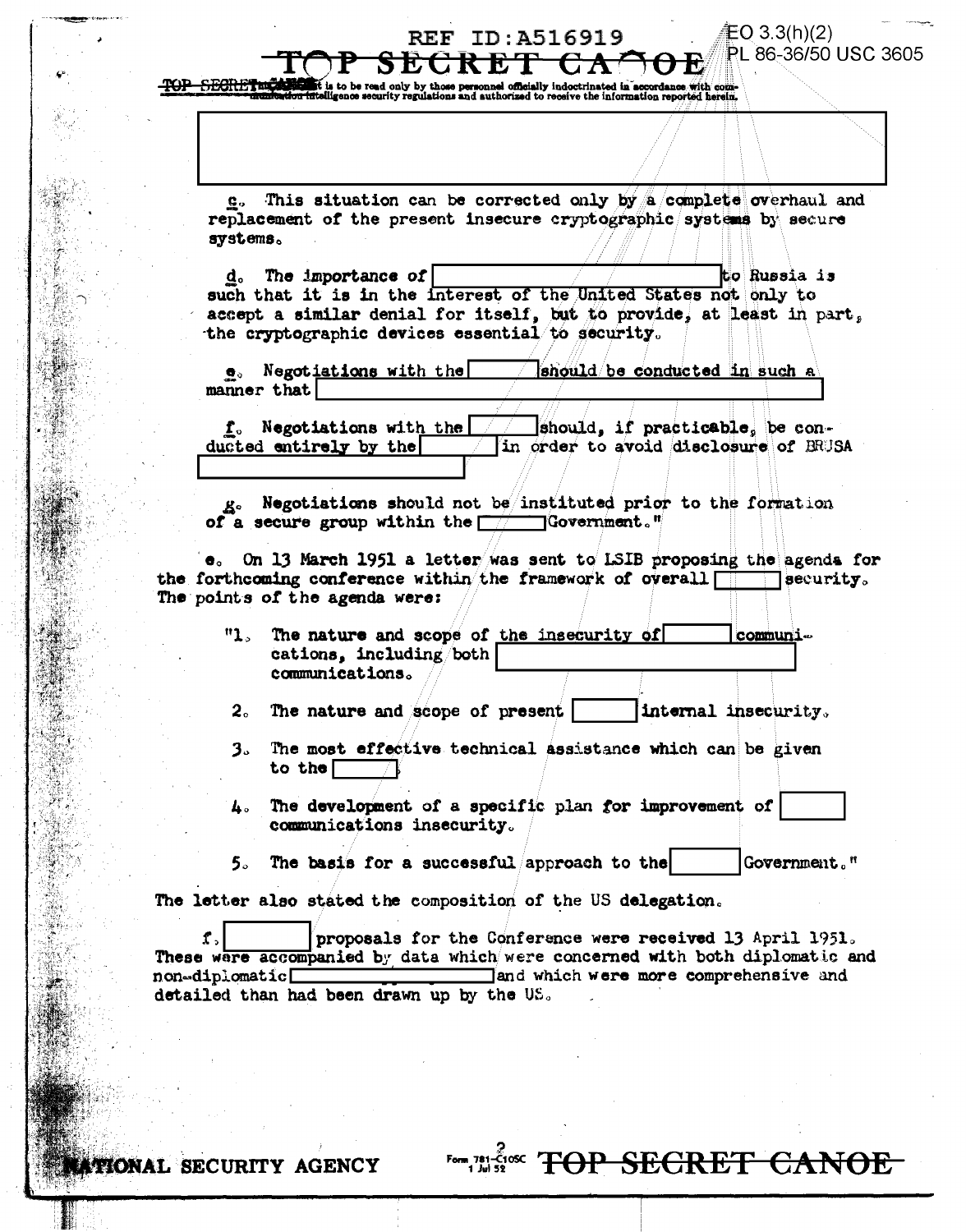i to be read cordance with com This document is to be read only by those personnel officially indoctrinated in accordance with com-<br>munication intelligence security regulations and authorized to receive the information reported herein.

**REF ID:A516919** 

The Conference was held 1-14 May 1951 in Washington. 上七日 j۰. recommendati<del>ons</del>

"a。 The above conclusions be approved;

b. The proposed approach and plan be implemented when LSIB and USCIB have agreed that the requisite conditions have been met;

The respective Chairmen of LSIB and USCIB and/or their nominees c. **visit contract to brief** the U.K. and the U.S. Ambassadors and also to participate as required;

d. LSIB and USCIB keep this problem under continuous review, and take such implementing action as may be agreed to be necessary:

The U.K. Government provide eight and the U.S. Government twelve of the twenty CCMs required for initial implementation of the aryptographic plan, and that the additional sixty CCMs be provided by the two Governments in a program phased in consonance with their respective NATO commitments."  $EO 3.3(h)(2)$ 

#### Action by USCIB:

<del>aran s</del>

3.

a. On 24 May, 1951 the Report of the Conference (USCIB: 14/132) was discussed and approved by USCIB, which also agreed to submit it to the National Security Council (NSC) for approval of the recommendation to approach the and of the conditions precedent thereto

b. At this meeting USCIB also appointed an ad hod committee, composed of the members of the U.S. delegation to the US/UK Conference on [ Security. under continuous to keep developments pertaining to review, and to advise USCIB of the appropriate time for taking further action.

5. ISIB action: ISIB approved the report on 7 June 1951, in a memorandum to the Chairman, USCIB. in which the Chairman. ISIB stated further that ISIB "has decided that it does not require the approval of any higher authority." (TAB1)

6. Action by MSC: The Chairman of USCIB submitted the Report to the 10 on 8 June 1951; on 11 January 1952 the President approved its conclusions i recommendations.

7.a. Paragraph 3k of the Report of the Conference states that:

"Since the report of the Tripartite Group now studying the internal security of the  $\Box$ Government may well add to our knowledge in *Tahould be deferred pend*this regard, any approach to the ing consideration of that report.

b. In August 1951 the Report of the Tripartite Working Group was approved by the U.S.

**Form This 50% TOP SECRET CANOE** 

PL 86-36/50 USC 3605

**ITIONAL SECURITY AGENCY**